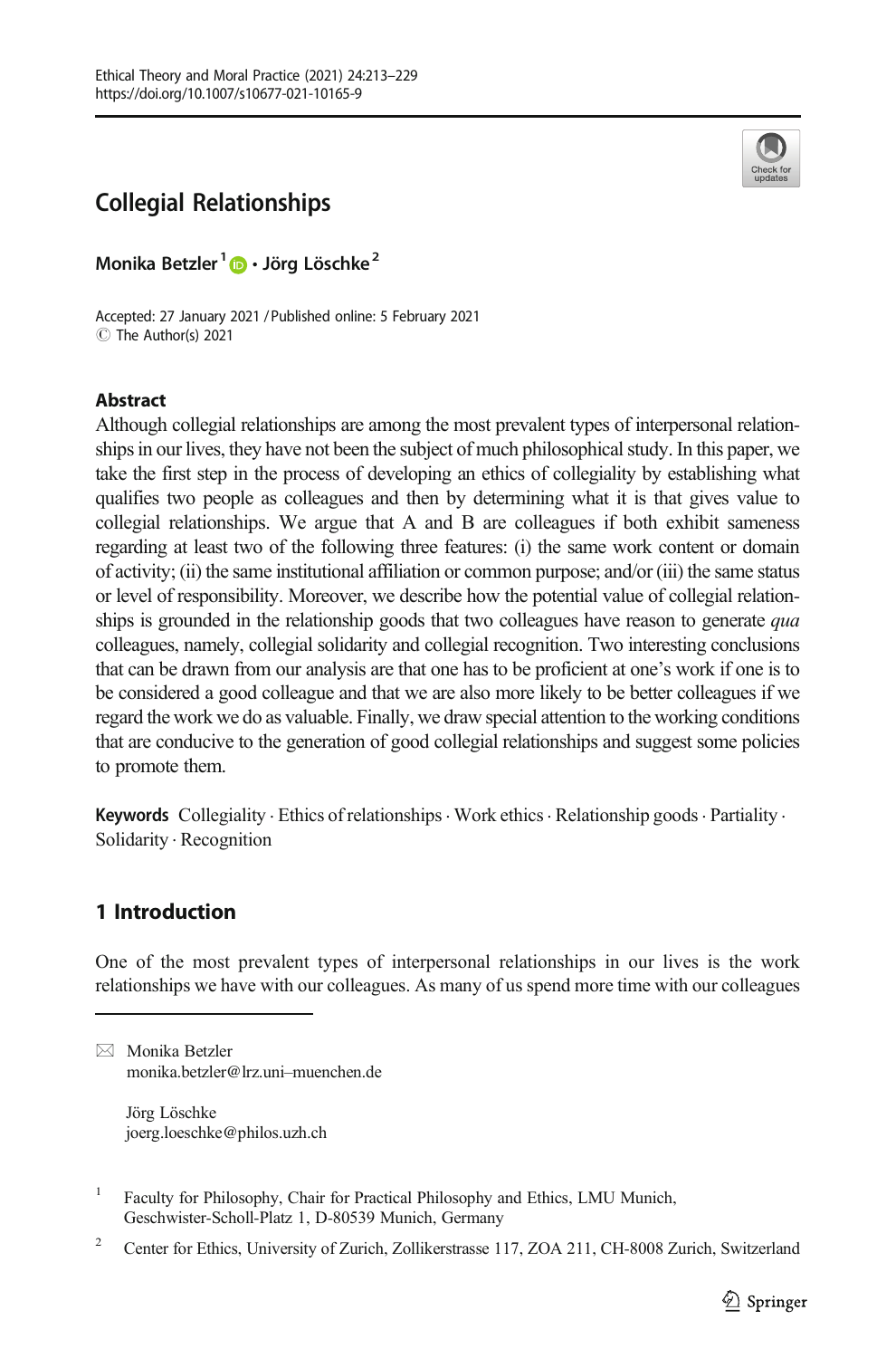than we do with our friends or family, colleagues can make a huge difference to the quality of our lives: we can look forward to going to work simply because we enjoy working with our colleagues or we can find it frustrating to have to put up with their shortcomings; they can contribute to and even inspire us in our work or they can make our workplace environment unpleasant, even unbearably so. As a result, workplace relationships between colleagues can have a significant impact on our lives.<sup>1</sup> Psychological studies confirm that relationships with colleagues are an important contributor not only to job satisfaction but also to organisational performance.<sup>2</sup> Collegiality is thus a significant factor in both individual and social well-being.<sup>3</sup>

Despite their significance, collegial relationships have not been the subject of much philosophical study. Whereas a great deal of attention has been devoted to other kinds of more intimate relationships, such as friendships, romantic partnerships and familial relationships, $4\degree$  no systematic analysis of the relationship between colleagues has yet been undertaken. Some philosophers studying personal relationships have taken a brief look at relationships between colleagues, only to return to the more popular subject of intimate relationships.<sup>5</sup>

Given that workplace relationships between colleagues can have such a significant impact on our lives, they deserve to be studied in more detail. A philosophical account of collegiality involves both descriptive and normative elements: it needs to establish what qualifies two or more people as colleagues and it needs to provide an explanation for the potential value and normativity of relationships between colleagues. Once their distinct value and normativity are properly understood, we can also show more clearly why relationships between colleagues are such important contributors to individual and social well-being.

The value of collegial relationships, however, cannot be elucidated by applying insights from other kinds of relationships that we consider to be valuable because it differs in important regards. To highlight this difference, consider the special reasons that colleagues can justifiably be taken to have. These reasons differ from the special

<sup>&</sup>lt;sup>1</sup> See Gaska and Frey [1996](#page-15-0), 294, in which they point out that one of the main factors that contributes to a deterioration in a person's well-being when that person loses her job or stops working is, other things being equal, the loss of relationships with colleagues.

<sup>&</sup>lt;sup>2</sup> See, e.g., Michaelson et al. [2014](#page-15-0), 77-90. According to the Society for Human Resource Management's (SHRM) [2016](#page-15-0) Employee Job Satisfaction and Engagement Survey, workers named relationships with their coworkers as very important contributors to job satisfaction (40%) and as more important than the nature of the work itself. The most important factor (66%) mentioned is related to workplace relationships, namely the respectful treatment of all employees at all levels. See also Chiaburu and Harrison, [2008,](#page-14-0) 1082

<sup>–</sup>1103. See also Morgeson and Humphrey [2006](#page-15-0); Van de Voorde et al., [2012](#page-16-0), analysed 36 quantitative studies between 1995 and 2010 and were able to confirm the claim that employee well-being in terms of happiness and relationships is congruent with organisational performance.

<sup>3</sup> See van de Voorde et al., [2012.](#page-16-0)

<sup>&</sup>lt;sup>4</sup> For recent accounts of the normativity of relationships in general, see Keller [2013](#page-15-0), Seglow 2013 and Pettit [2015](#page-15-0). However, none of these authors discusses collegial relationships in detail. Philosophical accounts of the normativity of friendship include Jeske [2001,](#page-15-0) Stroud [2006](#page-15-0) and Keller [2007](#page-15-0). Accounts of love and romantic partnerships include Kolodny [2003,](#page-15-0) Ebels-Duggan [2008,](#page-15-0) Helm [2010](#page-15-0) and Jollimore [2011.](#page-15-0) Regarding the value of the family and the special obligations to which family relationships give rise, see Archard and Macleod [2002,](#page-14-0) Archard [2010](#page-14-0) and Brighouse and Swift [2014](#page-14-0).<br><sup>5</sup> See, e.g., Brighouse and Swift 2014, 104; Seglow [2013,](#page-15-0) 120 f.; Pettit [2015.](#page-15-0)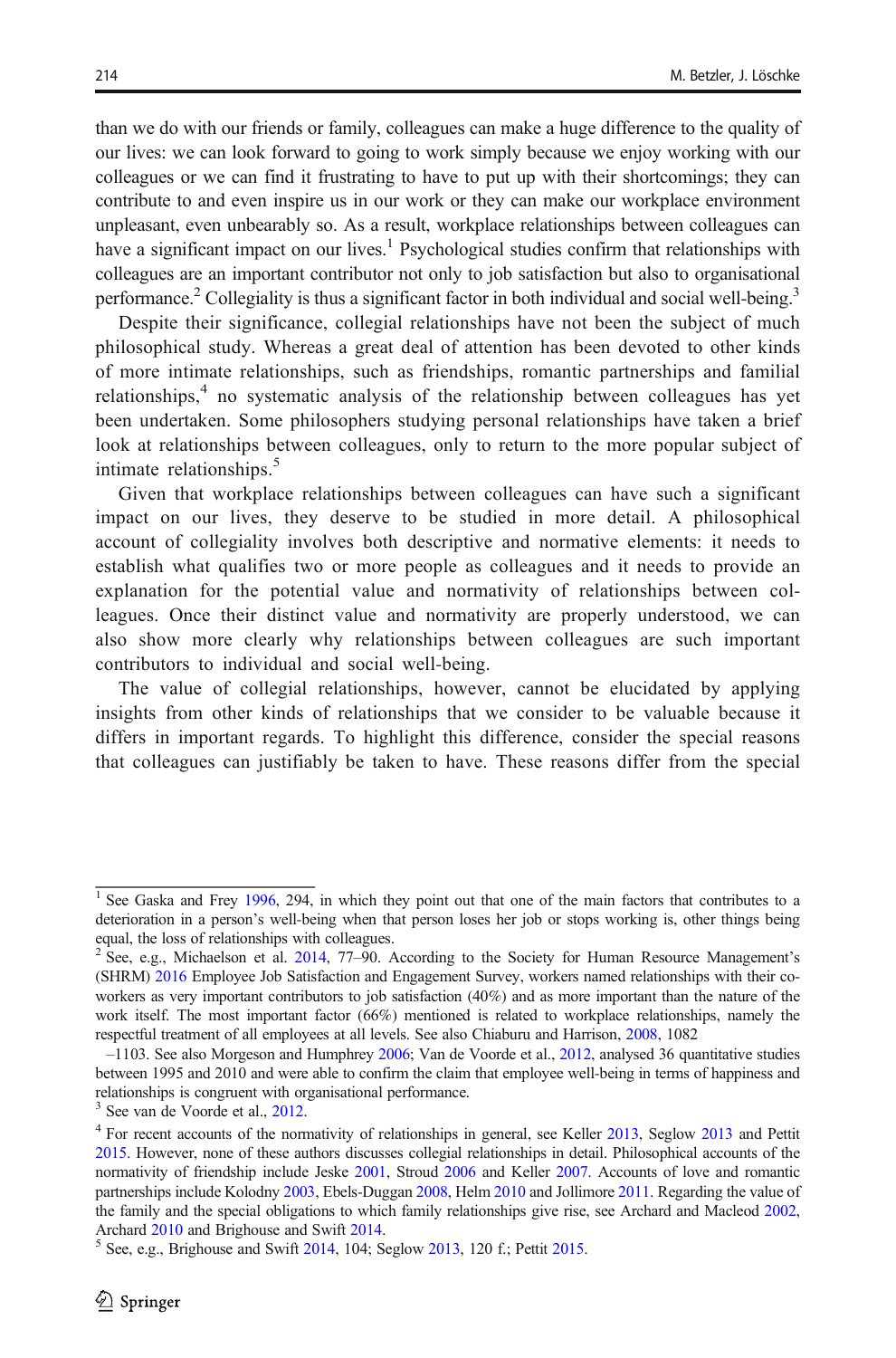reasons generated in other types of relationships.<sup>6</sup> Take the following three scenarios, for example:

Amy and Anna are friends. Anna's boyfriend has just left her; she is crestfallen and believes that she will never be happy again. Amy spends many evenings empathising with Anna, trying to comfort her and bolster her self-worth as well as pointing out new life options to her.

Ben and Beth have been living together for 20 years. Beth has just been sacked. To make ends meet, they both need to work. The only new job Beth has been offered is in a town 800 km away from their home. Since Ben is unable to resign from his job and move with her, they decide that Beth will have to move away to take up her new post. To maintain their relationship, Ben and Beth take turns visiting each other at the weekends. They also plan to spend more quality time together, although this means that they will have to give up some of their hobbies and see their friends less often.

Clayton is the father of five-year-old Craig, who has just been diagnosed with autism. Craig has problems at school and needs additional support to help him deal with them. Clayton uses up most of his savings to find the best therapies for Craig's condition. He cuts back his working hours to spend more time with Craig and he patiently puts up with his son's occasionally challenging behaviour.

The descriptions of these scenarios suggest that Amy and Anna have a deep friendship, Ben and Beth have a strong romantic partnership and Clayton is a good father to Craig. One reason that these relationships are flourishing is that all the protagonists acknowledge that there are special reasons for acting well towards the other person in the relationship and so they each respond accordingly.

Clearly, the reasons colleagues have to behave in a certain way towards each other differ from the reasons of the participants in these other kinds of relationships. Colleagues are not expected to comfort each other when they break up from their partners (unless their work relationship has grown into a friendship); unlike romantic couples, they do not have to prioritise their relationship. A valuable collegial relationship also differs from a parent–child relationship in that colleagues are not expected to endure personal hardship to help a colleague who is not doing well. Nevertheless, our considered judgements suggest that colleagues do have special reasons to do things for each other that they would not have reason to do (or at least not an equally weighty reason to do) for a stranger. An 'uncollegial' colleague is someone who refuses to accept that these special reasons apply to her. The questions we then need to ask are how we can identify these special reasons and, relatedly, how they can shed light on the value of collegial relationships.

The aim of this paper is to identify the reasons colleagues have to give each other special treatment. This is a project in normative ethics, rather than, say, political philosophy: while questions such as workplace democracy are important and will be briefly discussed at the end

<sup>&</sup>lt;sup>6</sup> We will assume that the value of collegiality and the reasons colleagues have to be collegial are closely connected, but we do not subscribe to any particular theory concerning this connection. Some authors, such as Scheffler [1997,](#page-15-0) think that valuing a relationship involves the participants being willing to accept that the other party's needs and interests generate special reasons for them. Others, such as Lazar [2016,](#page-15-0) maintain that relationships can be valuable and that it is an appropriate response to that value to regard the relationship as providing special reasons to act well towards the other party in the relationship. Either way, there seems to be a close conceptual connection between a valuable relationship and accepting that we have special reasons to act well towards the other party in the relationship.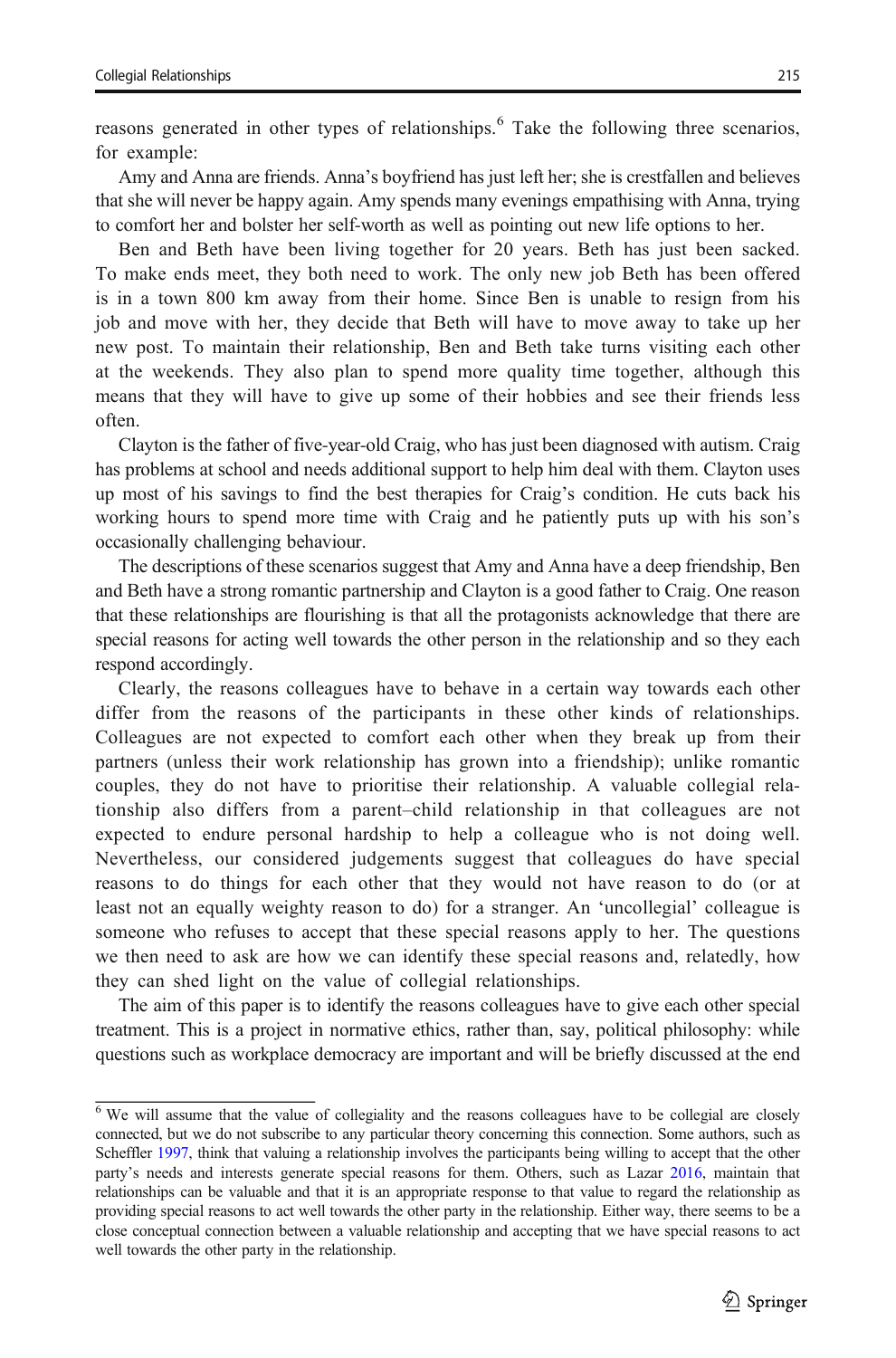of this paper, they are not our main concern here.<sup>7</sup> Rather, by acquiring a better understanding of the special reasons that colleagues have for giving each other special treatment, we hope to contribute to the debate on reasonable partiality and the normativity of relationships. To do so, we first analyse what constitutes the particular *relation* that holds between colleagues in order to gain a better understanding of what makes two people qualify as colleagues. We then identify the distinct relationship goods that are generated by colleagues. Collegial relationships will flourish if colleagues accept that they have special reasons to realise these relationship goods. Two interesting conclusions that can be drawn from our account are that one has to be proficient at one's job to be a good colleague and that we are more likely to be better colleagues if we regard the work we do as valuable. We conclude this paper by highlighting the practical implications of our view.

#### 2 What Is a Colleague?

The term 'colleague' is commonly used to describe people who work together. The Oxford English Dictionary thus defines 'colleague' as 'a person with whom one works in a profession or business'. <sup>8</sup> However, this lexical definition does not specify the exact nature of this work relation: the term 'profession'suggests that colleagues are involved in the same activities or share the same work content, while the term 'business' conveys that they share the same institutional affiliation. But it appears that not all the people with whom a person works in a profession or business should be regarded as colleagues. Superiors and subordinates, for example, also share some kind of work relation, although the parties in strongly asymmetrical power relationships are not considered to be colleagues.<sup>9</sup> The term 'colleague' and the relationship it implies are also narrower than other terms that are commonly used to refer to people involved in a work relation, such as co-workers, employees, staff, team members or collaborators.

Throughout this paper, we will use the term 'colleague', rather than these other terms, for the following three reasons. Firstly, to be a colleague one has to be in a lateral peer relation: it takes some kind of shared status – however basic – for a person to qualify as a peer (in a shared activity or shared organisational context) and it requires some kind of equality or sameness to be in such a lateral peer relation. Even though the term 'co-worker' might be closest in meaning to the term 'colleague', the latter indicates more precisely some kind of equality or sameness that is characteristic of peers in a work environment. Secondly, unlike terms such as 'staff' or 'employee', the term 'colleague' implies that the parties involved relate to each other in second-personal ways that reflect an acknowledgement of their roughly equal status. Thirdly, and not unrelatedly, to refer to another person in one's work environment as one's colleague clearly suggests that one considers oneself to have special reasons to give that person special treatment. The usage of the term 'colleague' therefore does comprise the normative significance of the term that we are interested in. To strengthen this point, it is worth noting

 $\frac{7}{7}$  For a philosophical account of workplace democracy, see Yeoman [2014](#page-16-0) and Frega [2020.](#page-15-0)  $\frac{8}{7}$  See Oxford English Dictionary [2013](#page-15-0). The term 'colleague' is used with the same root in all the Germanic, Romance and Slavic languages. The term comes from the Latin *collega* (from *com*- 'together with' plus *legare* 'to choose', which literally means one selected at the same time as another; or from com- 'together' plus lex 'law', which refers to two people being under the same law). See also Collins English Dictionary [2014.](#page-15-0) The term "college" was also used in the Roman Catholic Church referring to the papal governance of the church in collaboration with the local bishops whose autonomy was respected. See Bunse [2001.](#page-14-0)<br><sup>9</sup> See Honohan [2001,](#page-15-0) 55.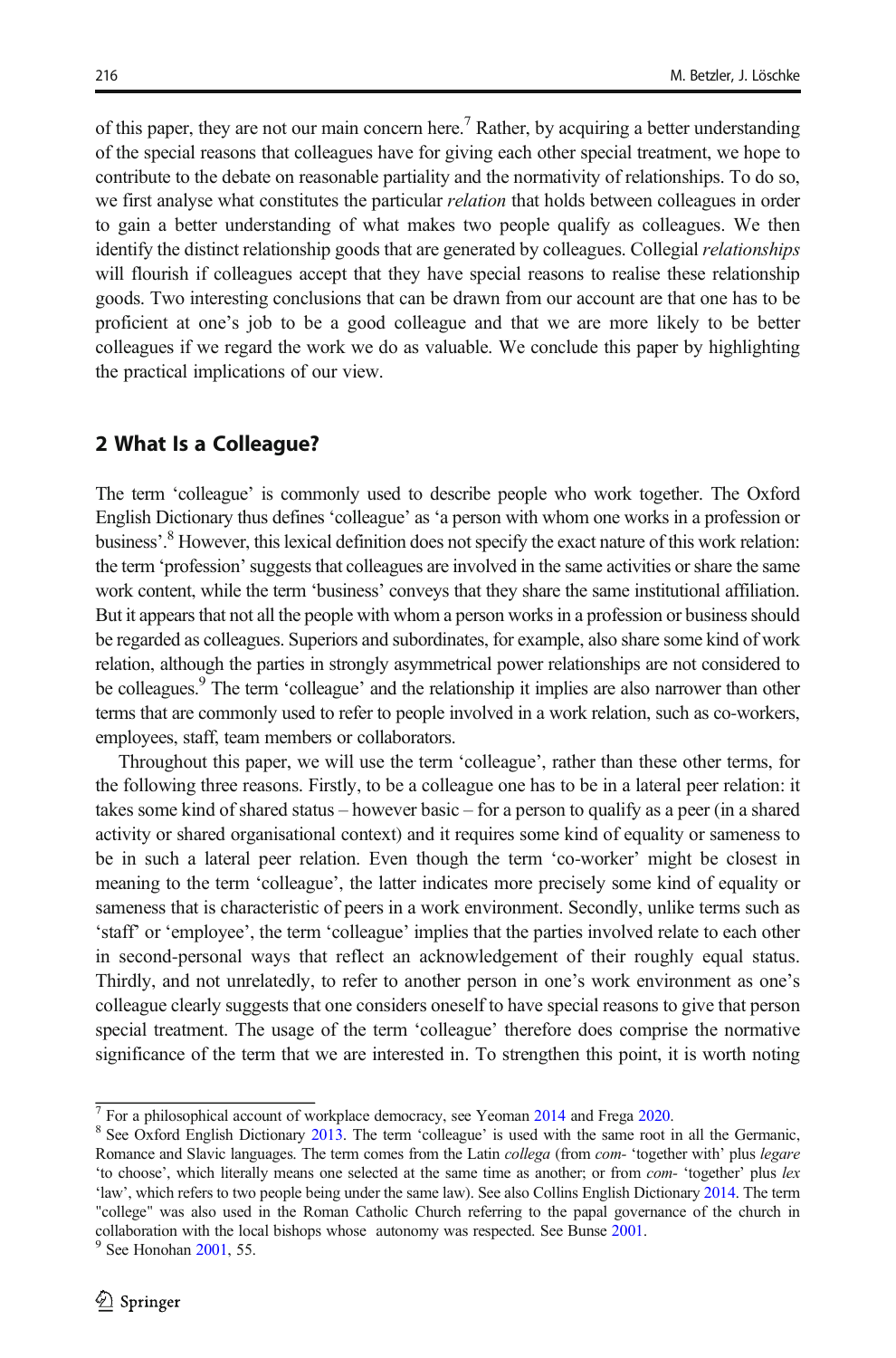that, while the adjective of 'colleague' is 'collegial', there are no equivalent adjectives derived from the other kinds of abovementioned workplace relations.<sup>10</sup> The relationship between two colleagues who consider themselves to be colleagues and take themselves to have special reasons to treat each other preferentially can be regarded as collegial. The term 'co-worker', by contrast, does not naturally carry such a normative meaning.<sup>11</sup>

But what is it exactly, that makes two persons qualify as colleagues? We have pointed out that the term 'colleague' reflects a lateral peer relation, but what conditions need to be fulfilled if this relation is to hold? We suggest that two people qualify as colleagues if they share: (i) the same work content or domain of activity; (ii) the same institutional affiliation or common purpose; and/or (iii) the same status or level of responsibility. Each of these features implies a certain kind of sameness.<sup>12</sup>

Concerning the work content or domain of activity (i), colleagues share particular tasks that can either contribute to the production of particular goods or to the execution of particular work-related activities at various levels of specificity. For example, carpenters and metalworkers can qualify as colleagues because they are both skilled manual workers and thus share manual labour, while locksmiths and welders qualify as colleagues because they are both metalworkers and work specifically with metal. A professor specialising in epistemology and a professor specialising in ethics both work in the field of philosophy, whereas a mathematics professor and a philosophy professor, even though they engage in different research and teaching subjects, share the broader pursuit of research, education and scholarship.

Sameness regarding institutional affiliation or common purpose (ii) typically pertains to membership in a particular organisational framework. This can mean working for the same employer or it can mean being a member of a broader institutional network, such as a professional organisation. For example, the secretary of ACME Corporation in France and the company's Singapore-based accountant share the same employer. Two self-employed general practitioners might not have an employer, but they nonetheless share a broader institutional framework: they are both members of the same medical association that licenses them and determines the regulations which apply to them *qua* doctors. Furthermore, they work for the same common purpose, that is, to treat the sick and promote health, even in the absence of an institutional affiliation.

As for status and level of responsibility (iii), colleagues exhibit some sameness regarding their function within a particular organisational framework. That function is a result of the way in which they must ensure that others do their part to achieve the common goals of the particular organisation and how they contribute to achieving those goals themselves. For example, a carpenter and a locksmith might both be responsible for training apprentices. A

 $\frac{10}{10}$  The normative meaning of the term 'colleague' might explain why other authors who work on workplace relationships, but from a different perspective, do not use this term. For example, Estlund [2003](#page-15-0) discusses workplace relationships largely from the perspective of legal and political theory, while Yeoman [2014](#page-16-0) is mainly interested in workplace relationships from the perspective of political philosophy. None of these authors is interested specifically in the reasons that colleagues have to give each other special treatment.

<sup>&</sup>lt;sup>11</sup> This does not mean that vertical relationships, such as those between superiors and subordinates, are not valuable or normatively significant. We, however, are interested in the relationship between colleagues as lateral peer relationships. A detailed discussion of the value and normativity of vertical workplace relationships deserves to be examined in another paper.

We do not intend to provide a classical definition of the term 'colleague'. As with other social role concepts, such as 'friend' or 'family member', the boundaries surrounding the application of the term are blurry. For our purposes, we start with a concept that provides us with a plausible explanation as to what colleagues in paradigmatic cases share.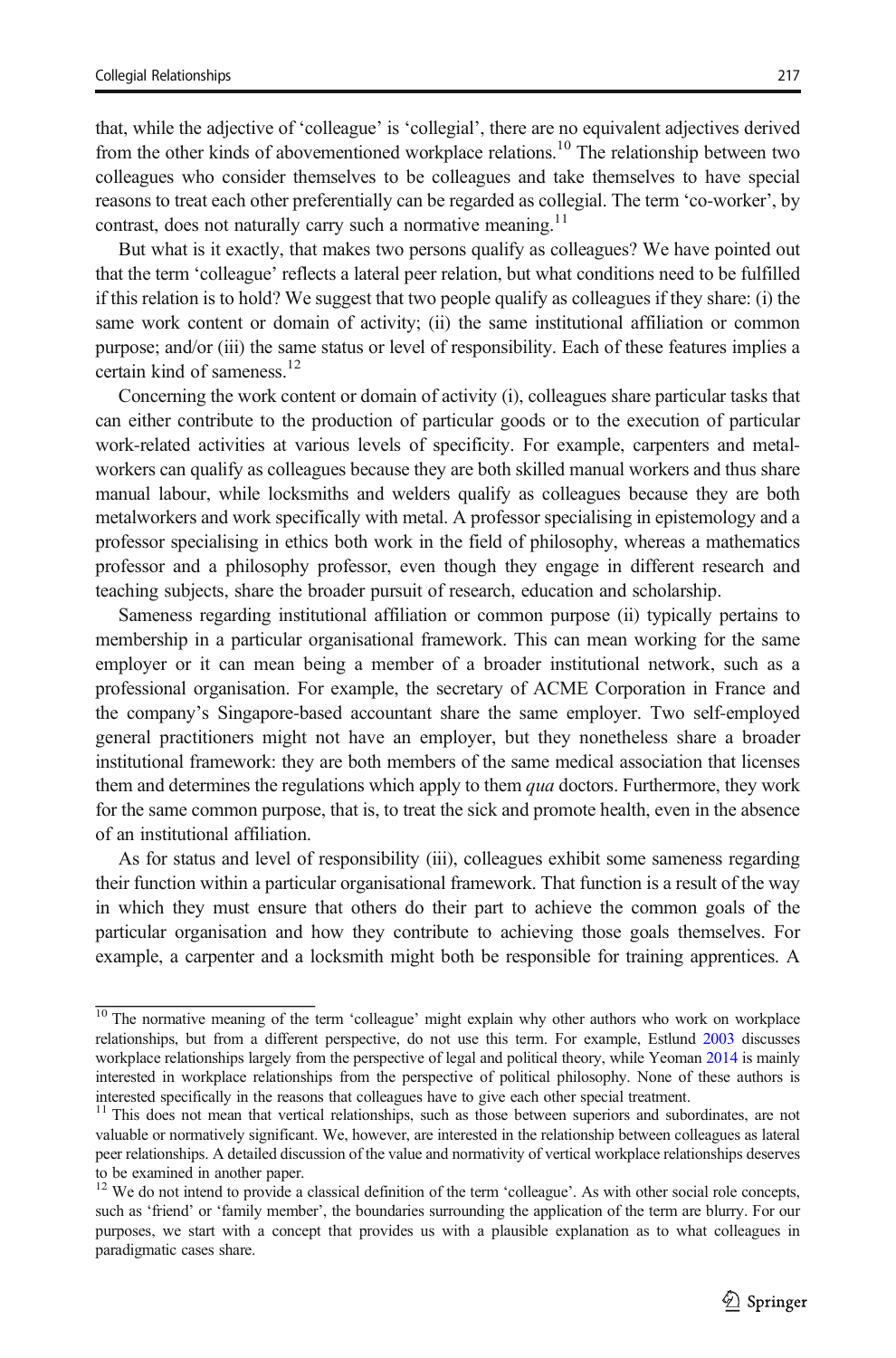professor of mathematics and a professor of philosophy have similar duties: they are responsible for carrying out certain professional services, including their own research work; and they also have the goal of ensuring that their students acquire and produce knowledge.

While all three features seem to capture something about the relation between colleagues, our considered judgements about particular cases do not suggest that people need to exhibit sameness with regard to all three features in order to qualify as colleagues. For example, people who share the same workplace but do not carry out exactly the same activities can still be regarded as colleagues. They exhibit sameness in relation to institutional affiliation (ii) and level of responsibility (iii) but not to work content (i).

However, two people do not seem to qualify as colleagues if they exhibit only one feature of sameness. Opinions may differ, but many would agree that a postdoctoral researcher in philosophy and the dean of a mathematics department are not colleagues, even if they belong to the same university. They neither share work content (i) nor level of responsibility (iii). Similarly, two chief executive officers (CEOs) from different branches of business who neither share content nor institutional affiliation can hardly be regarded as colleagues solely because they have the same level of responsibility. However, for the most part any combination of two of these features typically qualifies two people as colleagues. This also explains why the relation between three colleagues can be intransitive: if  $X$  is a colleague of  $Y$ , and  $Y$  is a colleague of Z, X is not necessarily a colleague of Z.

Some readers might reject our proposal, arguing that two people can qualify as colleagues if they work for the same company (or that two people can only be colleagues if they work for the same company), that is, they exhibit sameness exclusively in institutional affiliation. While we think that such an understanding of the term is vulnerable to counterexamples (Can the CEO of a company and the firm's janitor really be regarded as colleagues?), we concede that the term is, to some extent at least, indeterminate.<sup>13</sup> As far as we can see, none of the arguments we offer in this paper is affected by this indeterminacy and we can work with an understanding of the term that, for the most part, holds. Note, however, that our considerations so far only explain the *relation* that holds between colleagues.<sup>14</sup> Two individuals can be in such a relation without knowing each other, without having any kind of contact with each other and without being aware of this relation. This explains why it is possible to meet someone who is your colleague even though you have never met that person before.

However, a relation that holds between colleagues is not the same thing as a relationship that they might have with one another. The relation exists on account of the abovementioned features that colleagues have in common. It can, but need not, be the basis for a collegial relationship. Two colleagues establish a relationship based on the relation that holds between them by meeting and actualising interconnected and enduring behaviour chains in a workrelated context.<sup>15</sup> They can thus conduct this relationship in good or bad ways. Since a collegial relationship holds because of an antecedent collegial relation and since that relation exists because of the aforementioned features that two or more people share, it is plausible to assume that valuable collegial relationships also have something to do with the features that allow two people to qualify as colleagues. As we will argue in the following section on the

 $\frac{13}{13}$  For empirical studies that support our proposal, see Reuter, Löschke and Betzler [2020](#page-15-0).<br><sup>14</sup> Compare Kolodny [2003,](#page-15-0) 147, and Seglow [2013,](#page-15-0) 27, on the concept of 'relation'. See also Neuberger [1996,](#page-15-0) 269.

<sup>&</sup>lt;sup>15</sup> See Hinde [1996](#page-15-0), 9: 'A *relationship* involves a series of [...] interactions between individuals who know each other, such that each interaction is affected by preceding ones and usually by the expectation of future interactions […].' See also Seglow [2013](#page-15-0), 28 f.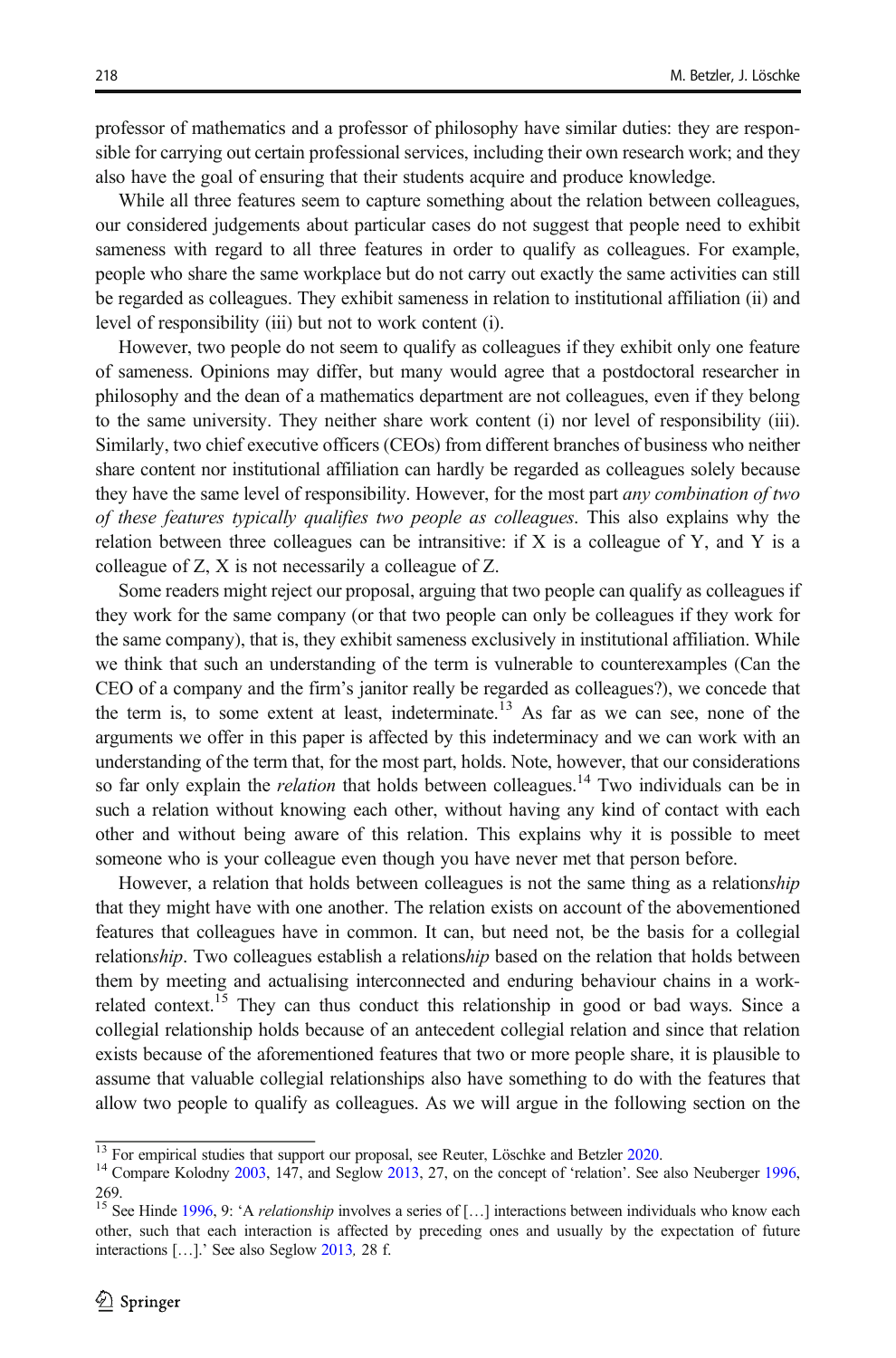value of collegial relationships, colleagues can generate particular relationship goods qua colleagues and these goods are conditioned by the features that they share with each other.<sup>16</sup> As a result, there is a close connection between what it is that makes two people qualify as colleagues and what enables them to have a good collegial relationship.

## 3 The Value of Collegial Relationships

The features that two colleagues have in common and which qualify them as colleagues help to explain and determine the ways in which colleagues can generate certain goods. These goods are relationship goods in the sense that only colleagues can realise them; and even if they were to be provided by people who are not colleagues, they gain special meaning and value when they are realised within the collegial relationship.<sup>17</sup> Relationships between colleagues are valuable if the participants take themselves to have special reasons for generating these relationship goods.

Two collegial relationship goods stand out in particular: collegial solidarity and collegial recognition. These goods are multidimensional in the sense that they both have several aspects which demonstrate in what ways collegial relationships can flourish and hence be of particular value $^{18}$ 

Collegial solidarity is probably the more obvious good that colleagues have a special reason to provide within their relationship. An important dimension of solidarity is assistance<sup>19</sup>: when A shows solidarity with B, then A (attempts to) help B in a manner that is to be specified because of their perceived similarity.<sup>20</sup> How exactly colleagues help each other depends on which dimensions of sameness they share and what makes them colleagues in the first place.

Take the case in which two people share the same work content and the same employer. It seems obvious that they can help each other out in ways in which only a colleague can. For example, Albert's colleague Bertha might cover Albert's shift for him so that he can take his sick child to hospital without having to worry about not fulfilling his work duties. This solidarity is a kind of assistance which people who do not share the same work content and the same employer cannot give. Certainly, most people would consider Berta to be a good colleague for taking over Albert's shift in an emergency.<sup>21</sup>

Two people who do not work for the same employer but who can nevertheless be regarded as colleagues because they share the same work content and the same level of responsibility

<sup>&</sup>lt;sup>16</sup> We have drawn here from Keller [2007,](#page-15-0) Seglow [2013,](#page-15-0) Brighouse and Swift [2014](#page-14-0) and partly from Pettit [2015.](#page-15-0)<br><sup>17</sup> We focus on these relationship goods as we are interested in what makes collegial relationships intrinsical valuable for their participants. Of course, this is not to deny that collegial relationships cannot also be

instrumentally valuable, both for their participants and for society at large. For an account of how collegial relationships can strengthen civil society, see Estlund [2003](#page-15-0).<br><sup>18</sup> We thank Jonathan Seglow for clarifying the distinct relationship goods under discussion in collegial

relationships. <sup>19</sup> We use a broad notion of solidarity which is not limited to 'working with others for common political aims'

<sup>(</sup>Kolers [2012](#page-15-0), 367) but encompasses 'enacted commitments to accept costs to assist others with whom a person or persons recognise similarity in a relevant respect' (Prainsack and Buyx [2018](#page-15-0), 588). <sup>20</sup> See also Löschke [2015.](#page-15-0)<br><sup>21</sup> In what follows we test our considered judgements about particular cases in light of both the relatio

goods that we discussed and the background theories pertinent to work relationships, and then bring them into reflective equilibrium. We thereby draw from the method of 'wide reflective equilibrium'. See, e.g., Daniels [1996](#page-15-0), 21–46.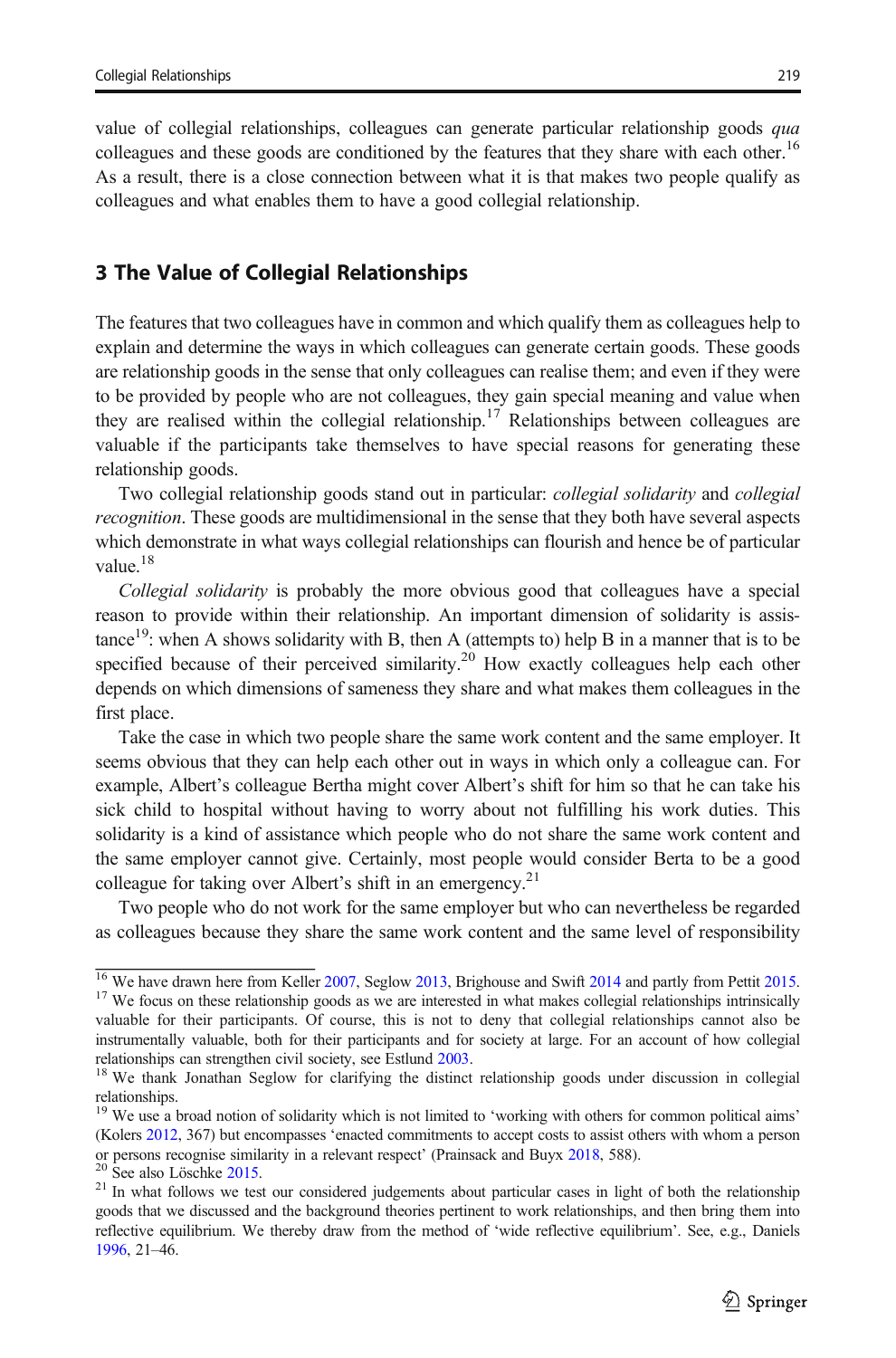can also provide each other with a distinct kind of assistance. For example, Christine, a university lecturer, might read Doris's paper and provide her with valuable feedback, thereby helping Doris to improve her arguments and subsequently increase the probability of her paper being accepted by a high-profile journal. This scenario is possible even if Doris and Christine do not work for the same department or university but have met at a conference and have subsequently sent each other drafts of their papers. Of course, Doris could get someone else to read her paper, but the feedback from a colleague has special value: it is much more likely to be relevant, because only a colleague can point out pertinent literature that she might have missed or flaws in her arguments as well as make helpful suggestions for improving the paper. Again, most people would regard Christine as being a good colleague for giving Doris this kind of feedback.

Colleagues can also show collegial solidarity with colleagues who do not share the same employer and who are even greater rivals than Christine and Doris. Suppose that Eric and Fred work for organisations that are direct competitors and that they meet at a trade fair where they have adjacent stands. Furthermore, suppose that Eric forgot to bring his notebook, which he needs for an important presentation, and that Fred volunteers to lend him his, since Fred knows what it is like to do business presentations and understands how awkward it is not to be able to give the expected power-point presentation. By lending Eric his notebook, Fred shows collegial solidarity and gives Eric collegial assistance: he helps him in a work-related matter because he is a colleague. Eric thus has a reason to regard Fred as a good colleague or to think that Fred acted in a collegial manner. Of course, cases of assistance among people who work for rival companies are often complex. If Carl's solidarity with colleagues from another company jeopardises his own company – say, his help enables them to win a bid that his company would otherwise have obtained – then we would not call Carl a good colleague. By helping his colleagues who work for rival companies, Carl fails to show solidarity with those colleagues who are closer to him (we will return to this point below). But Carl's reasons for showing collegial solidarity with a colleague from a rival company are outweighed by reasons for collegial solidarity of another kind, that is, the reasons for showing solidarity with the colleagues who work in the same company.

Hence, solidarity qualifies as an important collegial relationship good. It typically takes the form of a distinct kind of assistance against the backdrop of perceived similarities in the workplace. Collegial assistance can take many forms as its content can differ from case to case.<sup>22</sup> This should come as no surprise: different colleagues can be colleagues as a result of the different features they share and, accordingly, they can assist each other in different ways. The value of this kind of assistance can increase, depending on the shared experiences and abilities of the colleagues. It is more valuable to receive assistance from a colleague than from another person in work-related matters, given that collegial assistance is built on these similarities $^{23}$ 

This demonstrates that we cannot truly understand what renders a relationship between colleagues valuable without first comprehending what qualifies two people as colleagues: the

<sup>&</sup>lt;sup>22</sup> Kram and Isabella [1985](#page-15-0), 116 ff., have identified three types of colleagues, namely the 'information peer' and the 'collegial peer', who both engage in joint career strategising and job-related feedback, and the 'special peer', who provides emotional support, personal feedback and friendship.<br>
<sup>23</sup> See Support, personal feedback and friendship.

See Sunstein and Ullmann-Margalit [2001,](#page-16-0) 135, and their account of so-called 'fraternity goods', which makes plausible the idea that the value of collegial assistance rises when it is provided by people belonging to a particular group. Colleagues can also acknowledge their respective social identities – such as class, race or gender – and the bearing these have on their work environment and assist each other in these respects in the workplace.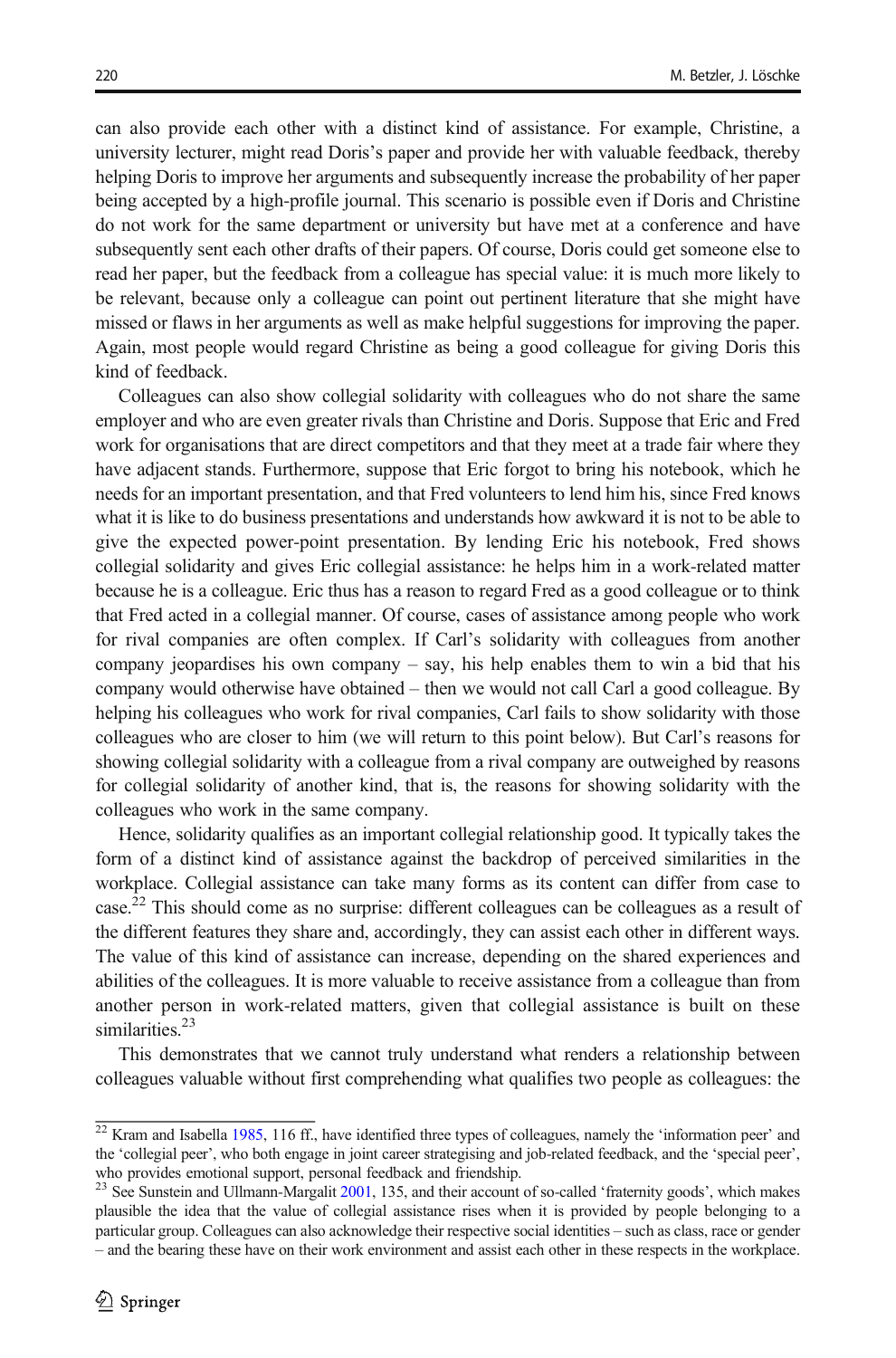latter explains the kind of support that colleagues can give to each other. It is the determinants of their relation that enable them to produce particular goods in ongoing chains of interaction. What is more, collegial solidarity requires not only the willingness to help a colleague but also the ability to do so. We do not call somebody a good colleague if that person always appears ready to help out but lacks the ability to do so and thus constantly fails to be of any assistance.

However, this does not imply that collegial solidarity or its value is merely instrumental. Suppose that a group of academics in liberal countries organises a number of events to raise awareness of the situation faced by their colleagues in Turkey after the failed coup against the country's president, Recep Erdoğan, in 2016. This action qualifies as collegial solidarity, even if the attempts to improve the working conditions of Turkish academics are unsuccessful. Collegial solidarity can be non-instrumentally good: those who unite in solidarity share the same endeavours and goals, and this can be valuable in itself. Or, to put things in somewhat Kantian terms, by attempting to provide collegial assistance, an agent makes the ends of another person in work-related matters her own ends, which is itself non-instrumentally good. It shows not only respect for the colleague but also respect for the work that they have in common: helping a colleague in work-related matters can send the message that the shared work is worth doing. Furthermore, solidarity among colleagues helps to alleviate the competitiveness that is often an inherent feature of work relationships. Collegial solidarity is thus not only instrumentally good but also non-instrumentally good.<sup>24</sup>

The second important collegial relationship good is collegial recognition: colleagues are in a unique position to assess and validate their work-related experiences and abilities. The difference between solidarity and recognition is not always clear-cut: some cases of collegial recognition might also count as collegial solidarity, but whereas solidarity is typically achieved while acting on behalf of one's colleague, recognition is brought about by one's behaviour towards one's colleague.

Like collegial solidarity, collegial recognition concerns work-related matters and is based on the shared features that make two people colleagues in the first place.<sup>25</sup> It also has several dimensions. Only colleagues can fully recognise each other's professional skills, abilities and contributions to common work-related goals. Other people might also be able to appreciate someone's professional skills – for example, you do not have to be a professional football player to recognise the athletic abilities of Lionel Messi – but it is usually more rewarding to have one's work recognised by one's colleagues. Only colleagues doing the same or similar type of work know from experience the specific demands and pressures of a particular job. This gives them the authority, which is based on their own work-related knowledge, to appreciate fully the work of their colleagues and thereby give them collegial recognition.<sup>26</sup>

A second important and connected aspect of collegial recognition concerns work-related experiences and can be explained by clarifying the distinction between 'knowing that' and 'understanding why'. For example, other people can know by way of testimony that an agent

<sup>&</sup>lt;sup>24</sup> Collegial solidarity can also take the form of a sense of belonging, which is also non-instrumentally valuable for human beings as social creatures. For a discussion of collegial solidarity which also highlights this dimension, see Estlund 2003.<br><sup>25</sup> Ikäheimo 2002–456 has identified three inhights that

Ikäheimo [2002](#page-15-0), 456, has identified three 'objects' of recognition: we can recognise (1) singular human beings with regard to their happiness and well-being; (2) a person's autonomy and thus her rights; and (3) a person and her particularities as being worthy of esteem. All three senses of recognition can be involved in collegial recognition.

<sup>&</sup>lt;sup>26</sup> See Ikäheimo and Laitinen [2007](#page-14-0), and Brandom 2007, 136, for similar considerations with regard to recognition.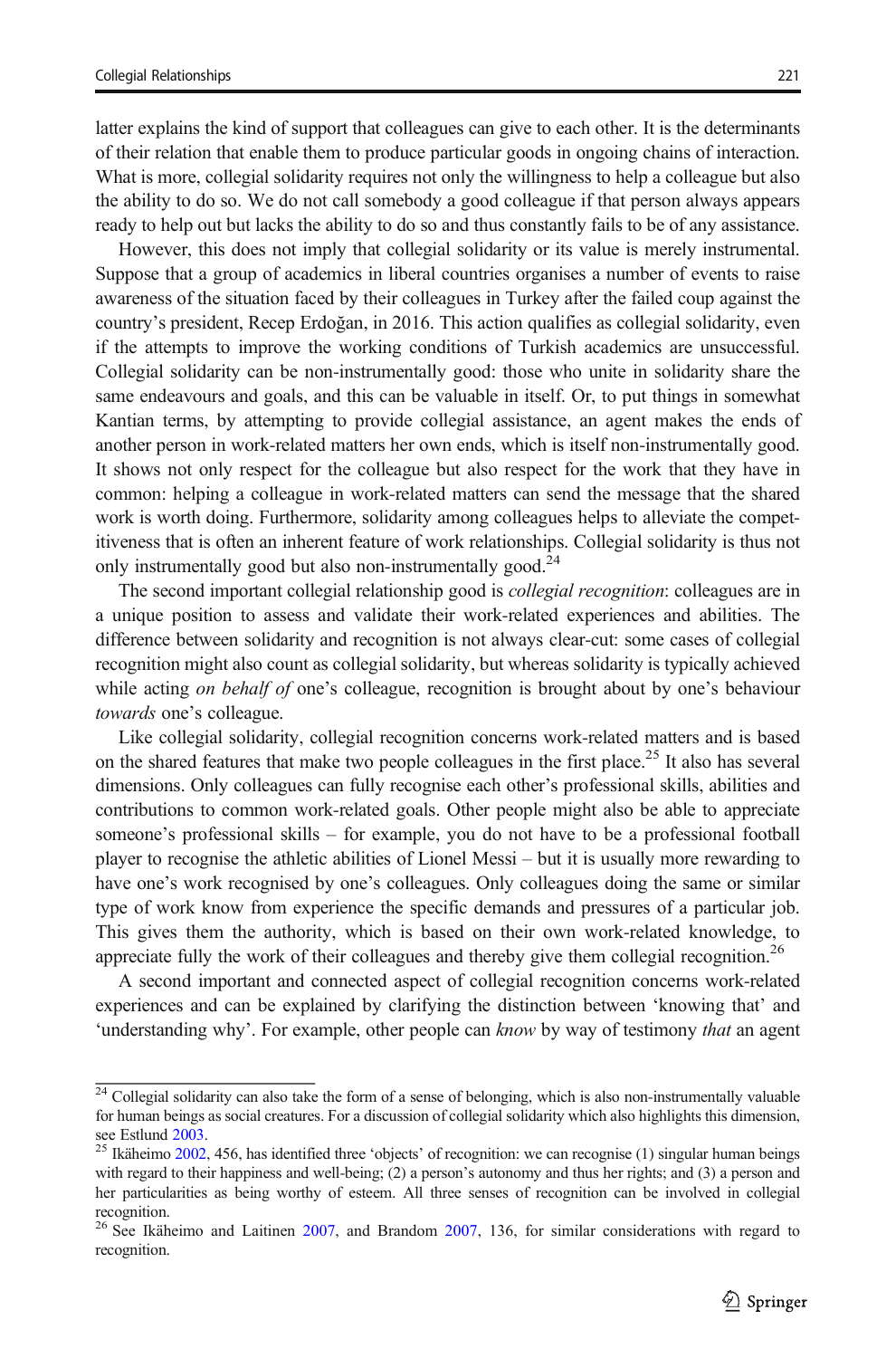will respond in a certain way to particular work-related matters, but it is only our colleagues who can truly *understand why* we will feel the way we do about a certain work-related experience. This recognition helps colleagues to acknowledge that their emotional reactions are justified.

Consider the following example. After several rounds of substantial revisions, Doris's paper gets rejected by a high-profile journal. Doris is understandably disappointed. Christine, Doris's colleague, and Eric, Doris's spouse, are likely to respond very differently to this situation.

Eric will probably focus on the fact that Doris is crestfallen because he loves Doris and is concerned about her well-being. Since he knows her intimately and is familiar with her firstperson standpoint, her interests, concerns and commitments, he can point out to Doris that her job is only one aspect of her many-faceted life. He will attempt to put things into perspective because he knows that Doris is extremely frustrated: he realises the importance of publishing papers because Doris shares her hopes and worries with him. However, Eric does not fully understand why she feels the way she does. He has never had an academic paper rejected after repeated rounds of revision. He thus has no clear understanding of the reasons for Doris's  $disappointment.<sup>27</sup>$ 

By contrast, Christine's relationship with Doris revolves around their professional life. Consequently, even though their relationship is less intimate, Christine can understand more clearly why Doris is so disappointed. She will probably have experienced for herself the disappointment of having promising papers rejected and so – unlike Eric – need not infer what might cause such feelings. Hence, even if she cannot comfort Doris by pointing out the importance of other concerns and commitments that shape Doris's life, she can ease Doris's distress in other ways. She can empathise more easily with Doris as she can share and understand why Doris feels the way she does. She is thereby in a better position to recognise the appropriateness of Doris's feelings. This enables her to offer a perspective that is close to their professional reality. Christine can tell Doris that the journal is known for its nepotism or that, despite the rejection of her paper, Doris is a good philosopher. Not only do these judgements pick out different considerations that might provide some comfort to Doris; they might even be better justified than Eric's response precisely because they are rooted in shared professional practice, rather than in a loving partnership. Eric comforts Doris because he loves her, and he is concerned about what Doris cares about because he loves her. Christine comforts Doris because she has the same kind of work-related experiences as Doris. So, whereas Eric knows that Doris feels the way she does because of what she has said, Christine understands why Doris feels that way because she has had the same experience. This enables Christine to comprehend Doris's disappointment more fully.

The kind of understanding that colleagues can offer each other is an important good. As agents with a perspective on the world, we have an interest in having people around us who can empathise with us, who can validate our first-person standpoint and who can understand what it feels like to be in our position. This relationship good is, of course, not limited to the academic professions. Colleagues who have the same boss share an understanding (both the negative and positive aspects) of what it is like to work for this person. They need not explain to each other why they feel anxious when they have to tell the boss that they have been unsuccessful in a certain task; they know that their colleagues will understand the uneasiness

 $27$  For a detailed discussion of understanding why as a distinct epistemic state, see Hills  $2016$ .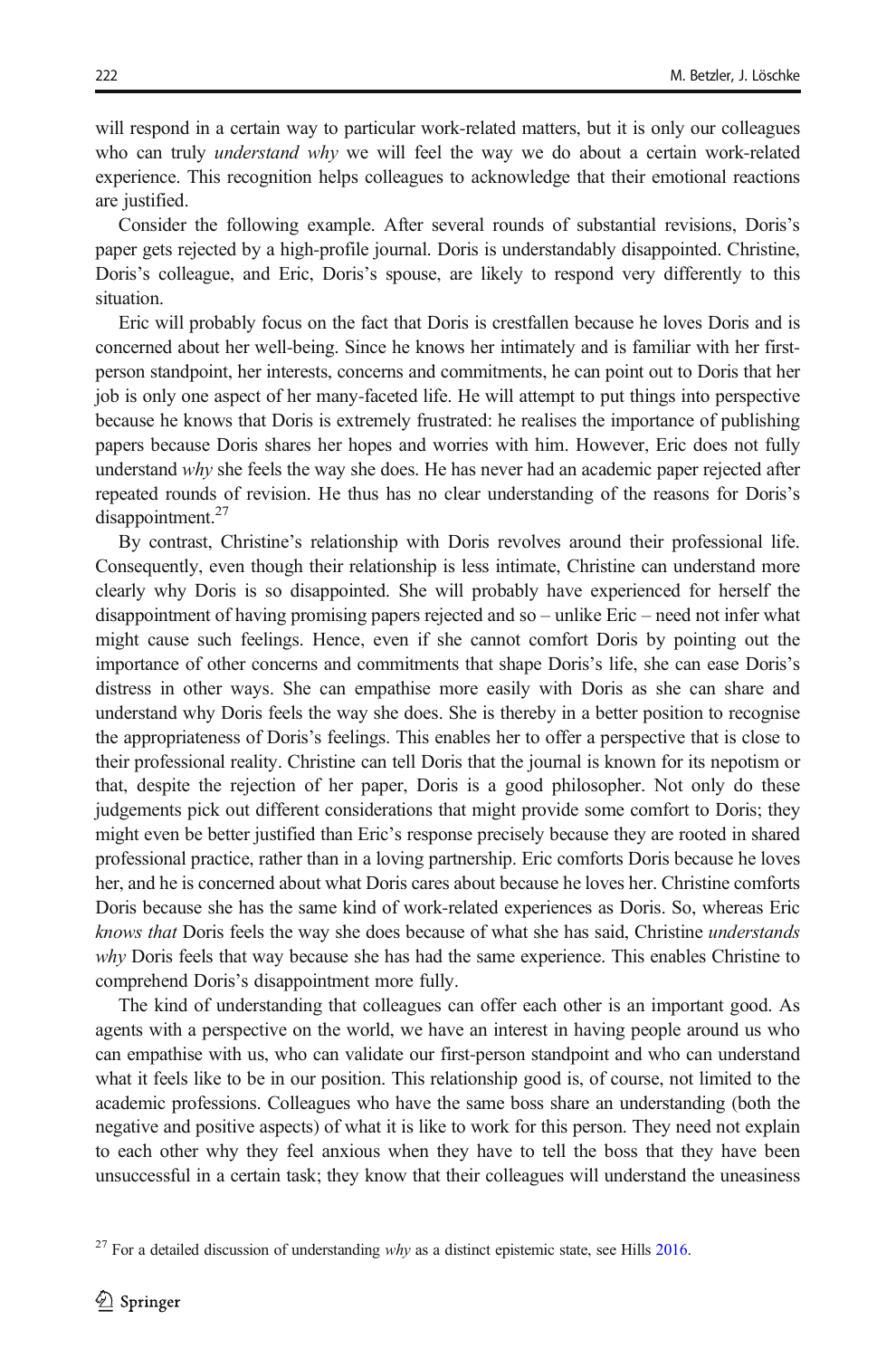of the situation. Again, this is an important good for them because it involves recognising that their first-person standpoints are valid. By expressing their understanding of the stress caused by having to speak to the boss, a person's colleagues acknowledge that this stress is justified.

Colleagues are, therefore, not only better able to recognise each other's skills and abilities; they can also provide warrant to each other's work-related experiences. And, like collegial solidarity, collegial recognition is directly linked to the particular nature of a collegial relationship. Two colleagues understand each other because of the shared features that make them colleagues in the first place: for example, colleagues understand why it is difficult to work for a specific company or in a specific field and know what it is like to have a specific level of responsibility.

The relationship goods account of collegiality has several interesting implications, two of which we would like to highlight. The first is that being a good colleague and being a loyal employee can be contradictory: solidarity with a colleague might require that one be disloyal to one's shared employer (we will return to this below). The second and perhaps more surprising implication is that being a good colleague and being a friend can, in some cases, be incompatible. Collegial recognition might become less valuable when one's colleague is also one's friend, since a bias might come into play which leads to the recognition being based more on personal concerns than on professional standards. Since it seems unreasonable to claim that, as a general rule, colleagues should not become friends for professional reasons (although there might be circumstances in which colleagues might have a professional duty not to befriend each other), this incompatibility between being a good colleague and being a friend implies that being the best possible colleague is not something to which colleagues should necessarily aspire. There can be reasons for not being the best possible colleague.

Collegial solidarity and collegial recognition may not be the only relationship goods that colleagues can produce, but they are certainly two important ones that help to explain the value of collegial relationships. These goods can only be produced within the context of workplace relationships. And because collegial solidarity and collegial recognition are non-instrumentally good, people can justifiably feel a sense of loss when they lose their jobs and hence their collegial relationships. Furthermore, these relationship goods account for the contributive value that collegial relationships have for individual and social well-being.<sup>28</sup> People are good colleagues when they help to produce these relationship goods; and since colleagues aim to have collegial and thus flourishing relationships with their colleagues, they have special reasons to help each other to generate these relationship goods.<sup>29</sup> This explains why the relationship-dependent reasons that colleagues have differ from those that they have with friends and partners or parents and children. Generating collegial solidarity and collegial recognition does not involve comforting each other in matters of the heart or visiting colleagues at the weekends; it involves assisting and acknowledging each other in workrelated matters. How strong these relationship-dependent reasons are in the case of colleagues depends on additional factors, such as how much one values a particular collegial relationship, what other morally relevant factors need to be taken into consideration and the conditions which hinder or foster the realisation of particular collegial relationship goods.

 $\frac{28}{29}$  See footnotes 2 and 3. 29 Generating these goods involves having the ability to recognise, in particular cases, what is *not* involved in producing these goods. Our thanks to Luke Russell for pointing this out.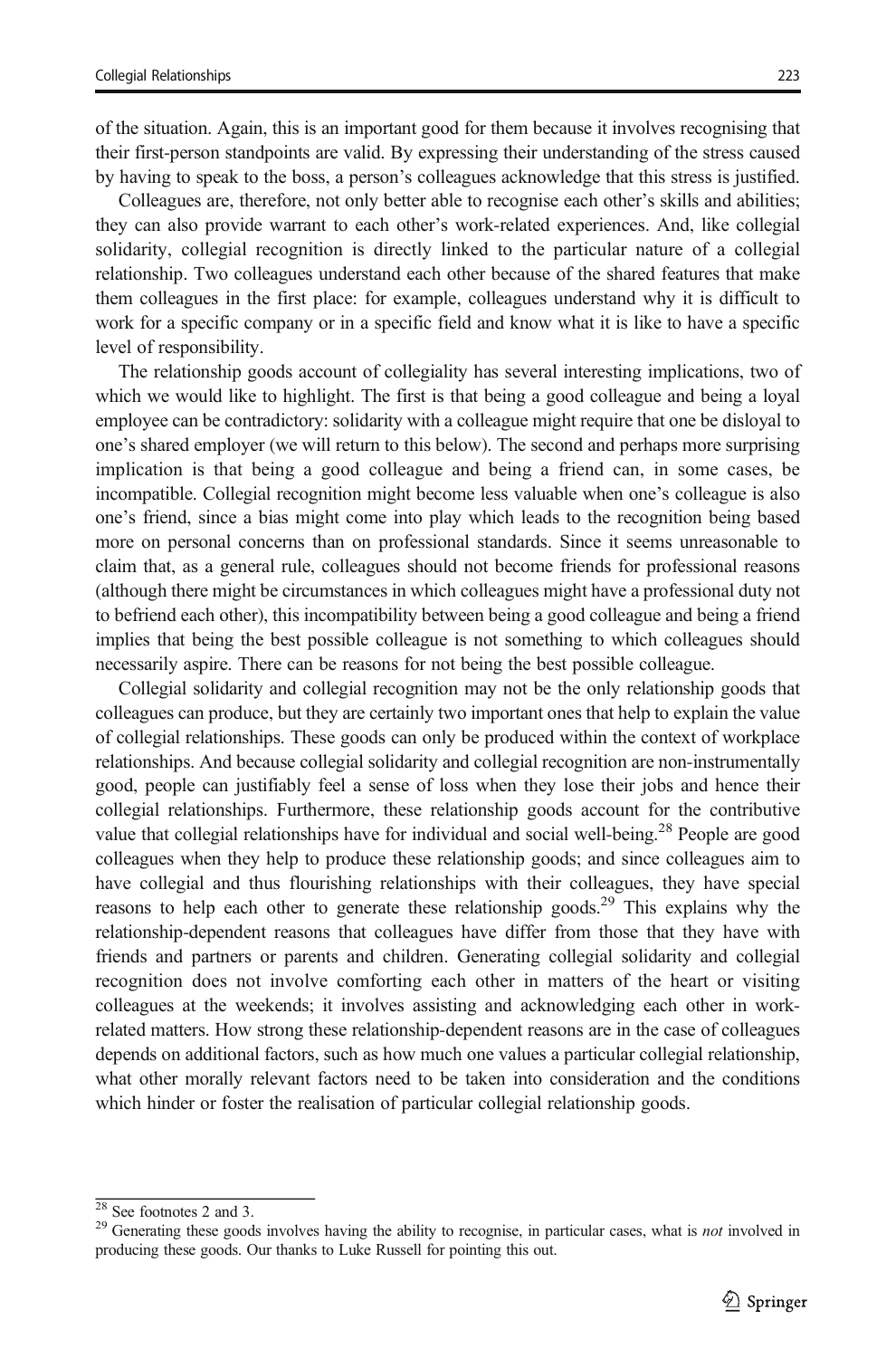### 4 Possible Objections and Implications

Finally, we would like to discuss some possible objections to the relationship goods account of collegiality. A first possible objection is that the work of people who want to be good colleagues will suffer as a result of their collegiality. Focusing on generating collegial solidarity and collegial recognition takes time and effort, so one could argue that it can lead to underperformance and poor-quality work.

Several things can be said in response to this concern. Firstly, an underperforming colleague might induce her colleagues to compensate for her shortcomings, a result that gives her colleagues more work not less. This explains, in part at least, why a colleague who does not do her work well is generally judged to be a bad colleague. Secondly, colleagues who do not even try to do a good job usually fail to respond adequately to the value of their work, which means that they fail to respond adequately to the value of their colleagues' work. However, the goods of collegial solidarity and collegial recognition are based, in part at least, on the shared experiences relating to one's work as well as on the shared experiences relating to the *value* of one's work. Hence, colleagues who fail to respond adequately to the value of their work diminish the value of these relationship goods. As a result, in order to produce distinct collegial relationship goods, a colleague has to do well in her job; a collegial relationship with an underperforming colleague might, therefore, have little or no value.

However, these considerations could also lead to a second concern. If doing a good job at work is a precondition for producing collegial relationship goods, then this could exert normative pressure on people to overachieve. Suppose that John is passionate about his job and gives his work priority over the other aspects of his life. He is experienced in providing collegial solidarity and collegial recognition: he has intimate knowledge of his work and is highly skilled in assisting and acknowledging whatever is involved in the particular work he is doing. Does he thereby exert pressure on his colleague Jill to do the same? Does Jill have to keep pace with John if she wants to produce relationship goods with him? If the answer is 'yes', then collegiality would seem to be an inherently over-demanding concept in the matter of work performance.

We believe that one should not have to respond to the value of one's work in such a demanding way in order to achieve collegiality. To be engaged in a successful collegial relationship one should respect one's colleague as well as do one's work well. This involves, in part at least, respecting the other colleague's personal perspective and providing the relationships goods in ways that meet the particular colleague's needs. Work is John's top priority, but Jill's perspective might involve several other engagements and projects. To produce relationship goods with Jill, John needs to provide his assistance in light of her particular situation and needs, for example by informing Jill about a meeting she missed because she had to pick up her children from school. Of course, given that Jill can only produce relationship goods with John if she does her work sufficiently well, she should not freeload. However, if John is to produce relationship goods with Jill, he must respect her personal perspective. This does not mean that John is prevented from excelling in his work; it simply means that John needs to acknowledge Jill's particular situation, just as Jill should appreciate John's excellence.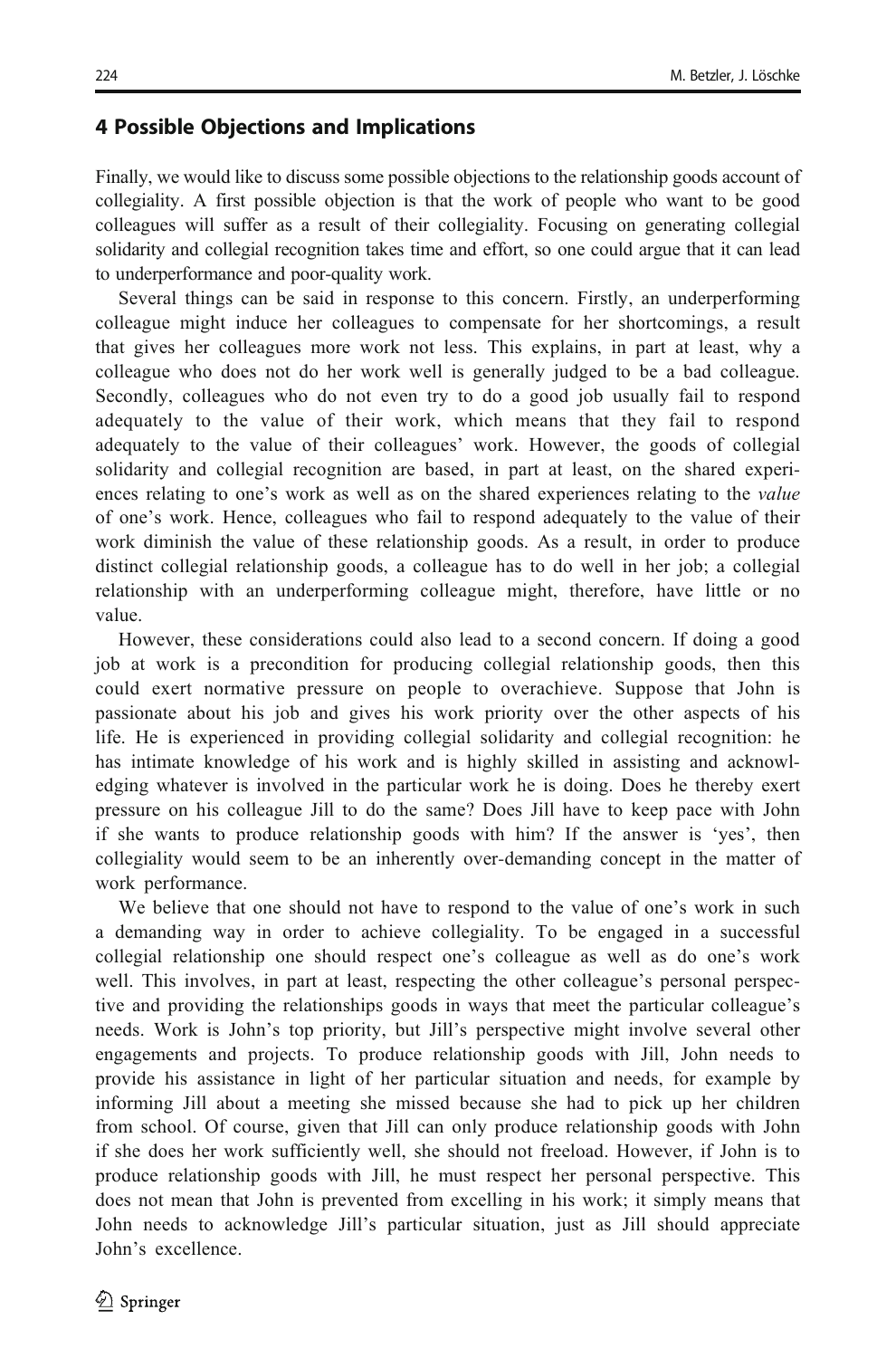Up to this point we have assumed that the work which colleagues share is valuable. What happens, though, when the work undertaken has little or no value?<sup>30</sup> If valuing one's work is a precondition for collegiality, does that mean that 'bad' or unpleasant work makes collegiality impossible? Not necessarily. Just because there is no or very little reason to value one's work, does not mean that one does not respect one's colleague who is doing the same type of work. Indeed, colleagues who do the same type of 'bad' work can still produce collegial relationship goods, just as people who are engaged in the same struggle against an unjust cause can show solidarity with one another and give recognition to each other even though the context in which they do so has little or no value. The kinds of collegial relationship goods produced by colleagues undertaking work of little or no value includes sharing the burden of the bad work, showing mutual understanding for what it means to do that kind of work, supporting each other while enduring such hardship and striving for better working conditions. Collegiality might even become particularly important in such circumstances, since it introduces noninstrumental value to an otherwise valueless context.

But what if the work in which colleagues engage is not only bad but plainly immoral? Can mafiosi, for example, be regarded as good colleagues? Mafiosi should not help each other carry the burden of their work; they should simply stop what they are doing. There is clearly a difference between bad and immoral work. In the latter case, there are not only reasons not to value one's work; there are also reasons to disvalue it. Bad work might still bring about some good and therefore have some product value, even though it has no performance value and does not provide the person undertaking it with a reason to value the work itself. Immoral work, by contrast, has negative product value. As a result, there are no reasons to continue doing immoral work, even if it has some performance value. People who undertake immoral work do not deserve any form of recognition and solidarity, only condemnation. Rather than regarding them as colleagues, mafiosi should be regarded as accomplices.<sup>31</sup>

If collegiality has non-instrumental value and can significantly contribute to people's wellbeing, then clearly organisations should consider making working conditions more conducive to producing collegial relationship goods. This becomes even more prevalent in times of a pandemic, where such conditions are seriously thwarted and people are forced to work from home. For example, collegiality requires space, time and particular social structures. With regard to space, colleagues need room to meet, to converse, to have informal exchanges and to get to know each other. Cafeterias, restaurants, open spaces, gardens and meeting rooms as well as opportunities for career development programmes, social interaction and leisure activities are all ways of creating space. Colleagues also need to have the time to engage with each other. Regular shared breaks, an overlap in shifts for colleagues that leaves time for joint, after-work activities, as well as paid time for social interactions during work hours are all ways of fostering collegial relationship goods. As for social structures, unions are not the only institutions that can enhance collegial relationship goods by promoting the shared aims of people in the workforce. The ways in which an organisational culture relates to its collegial members are also important. Recognition of collegiality in performance assessments and promotion can help to reinforce collegial relationship goods. Furthermore, if managers value collegiality among their workforce, then they should also be collegial. This, in turn, should

<sup>&</sup>lt;sup>30</sup> Our understanding of valuable work relies heavily on Clark [2017,](#page-15-0) 64ff., who argues that a distinct kind of pleasure, developing skills and democracy are the three factors that determine what qualifies as good work.

<sup>&</sup>lt;sup>31</sup> Soldiers are another interesting and more intricate example. Typically, we regard them as comrades rather than as colleagues or accomplices, which is possibly related to the fact that soldiers undertake morally tainted but not totally immoral work.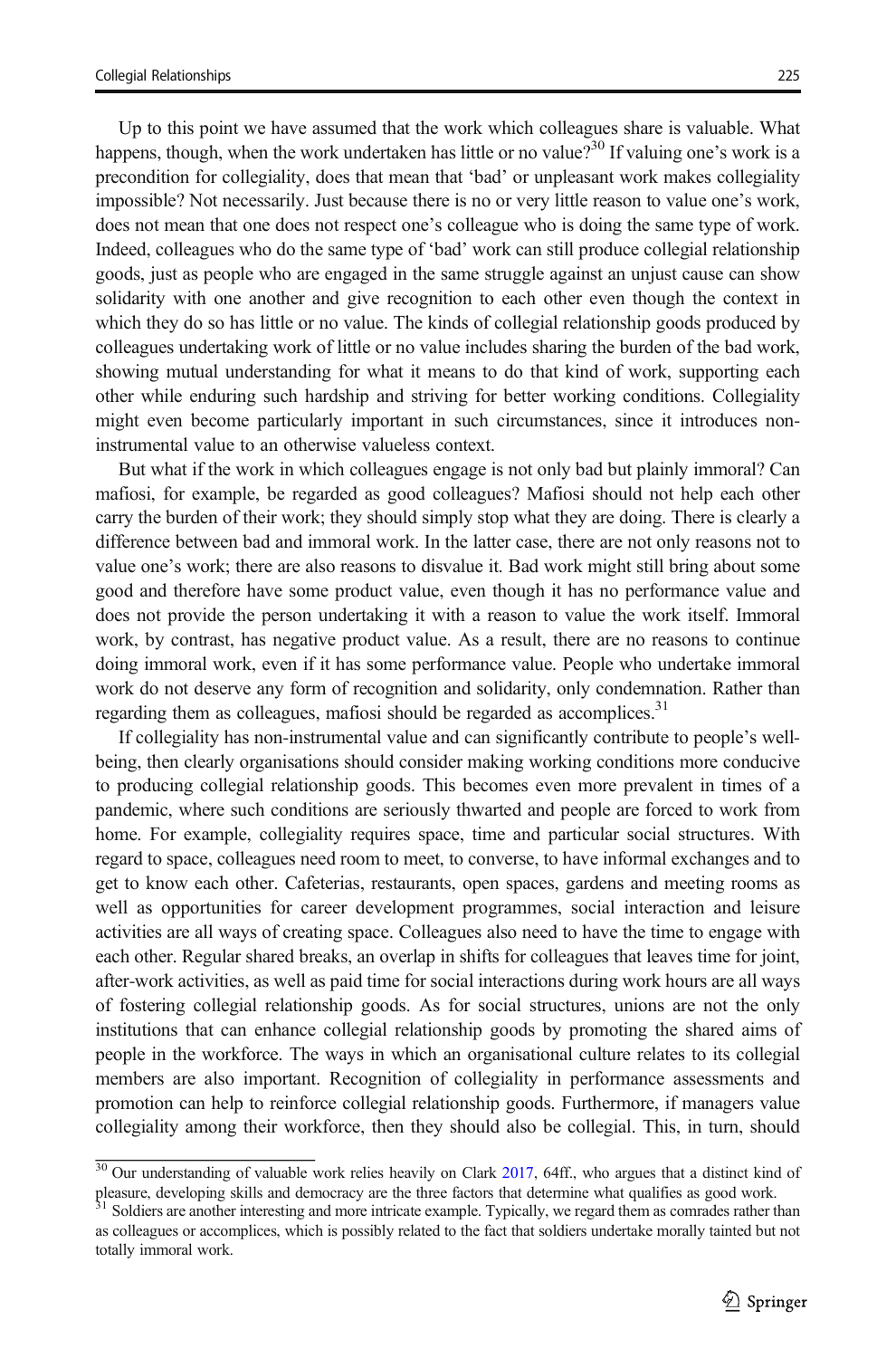lead to a more egalitarian, supportive and ultimately more democratic workplace,  $32$  which should also help to eliminate pernicious competitiveness and disrespectful domination.

To conclude, we would like to take a brief look at the genuine conflicts which can arise and to which we alluded earlier. For instance, although employees have special reasons to behave in a collegial manner, they also have role obligations towards their employer. What should be done in cases in which the role obligation that an employee has towards her employer clashes with the demands of collegiality?

One might think that, since employees have a role obligation towards their employer, whereas colleagues have (for the most part) merely special *reasons* to behave in certain ways towards one another, the former should always trump the latter in situations of conflict. But this is not necessarily the case. If the reasons for collegiality are to outweigh the employer's interests, the latter must be justified on moral grounds. So, for example, if it is in the employer's interest to thwart collegial relationships among the company's employees because an atmosphere of intense competition and fear of being replaced leads to increases in profit, then this does not mean that the employees have a role obligation not to form collegial relationships. On the contrary, it means that the employer ought to stop prioritising profit over employee well-being.

In other cases, however, the employer's interests can trump the reasons for collegiality (provided that the employer's interests are morally justifiable). Take the abovementioned case of collegial behaviour towards colleagues that work for rival companies. We have already discussed cases in which the reasons for collegiality towards a colleague from another company conflict with the reasons for collegiality towards the colleagues of one's own company. In this case, the latter reasons outweigh the former reasons, all else being equal. However, there might be cases in which an agent's reasons for collegiality come into conflict with her role obligations towards her employer. In such cases, the interests of the employer seem to outweigh the reasons for collegiality: although helping a colleague from a rival company could be regarded as a good and praiseworthy thing to do, it usually does not rise to the level of a moral obligation. Instead, it seems supererogatory to help colleagues from rival companies in work-related matters (as long as they are not also one's personal friends). On the plausible assumption that reasons for supererogatory behaviour cannot surpass one's obligation, this means that, whenever helping a colleague comes into conflict with the justified interests of the employer, the latter should be considered to be more important.

But perhaps there are cases in which both the interests of the employer and the reasons for collegiality conflict with one another, without one of them having obvious priority over the other. A colleague might come into conflict with her employer, for example, without it being clear who is in the right, thereby leaving it up to the agent to decide who she should support: her colleague (and risk being branded a bad employee) or the employer (and risk being branded a bad colleague)? We must confess that we do not have a tried and true formula for resolving such conflicts; as is often the case in normative ethics, situations can arise where it is the agent, using her practical judgement, who must decide which of two competing claims are the more pressing. Morality is often messy and the demands of collegiality are no exception.

<sup>&</sup>lt;sup>32</sup> Frega [2020](#page-15-0) argues that a democratic workplace is characterised by relational parity, inclusive authority and social involvement. Collegial relationships are particularly conducive to these goals.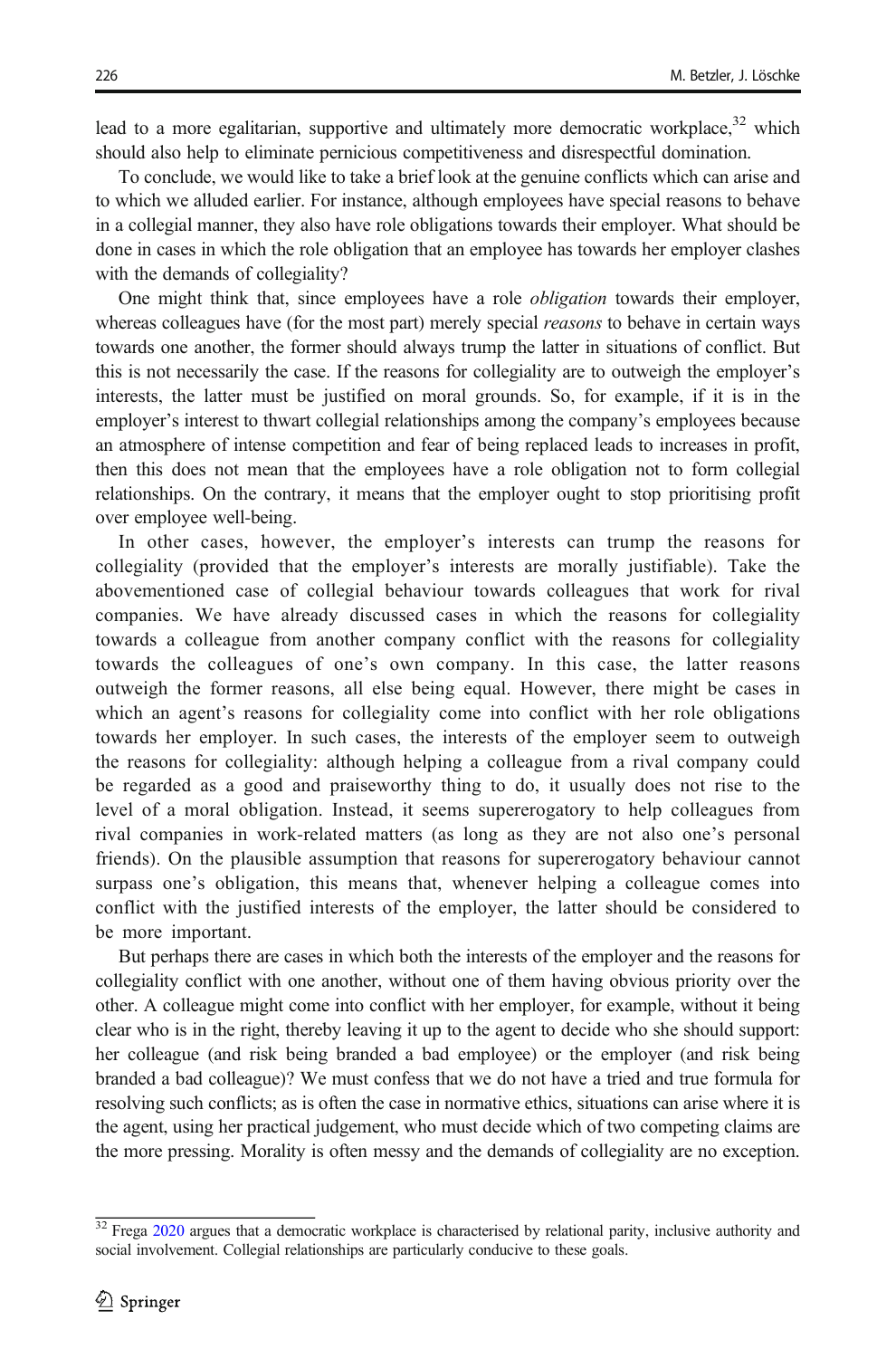## <span id="page-14-0"></span>5 Conclusion

The objective of this paper was to identify the special reasons to which collegial relationships give rise, and which help to make these relationships thrive and thus become valuable. We have argued that these reasons generate special relationship goods which colleagues can cocreate by virtue of the shared features that make them colleagues in the first place. Two relationship goods stand out in particular, namely collegial solidarity and collegial recognition. If colleagues generate these goods, then their relationship is likely to flourish; and since colleagues have a vested interest in these goods, the latter should be instrumental in improving their lives. There is thus a close correlation between what makes two people colleagues, what it means for them to have a good collegial relationship and how this relationship can contribute to a good life.

The workplace relationship between colleagues is an important kind of social relationship that has been seriously under-theorised from a philosophical point of view. We hope, though, that in this paper we have made some progress towards developing an ethics of collegiality.<sup>33</sup>

Funding Open Access funding enabled and organized by Projekt DEAL.

Open Access This article is licensed under a Creative Commons Attribution 4.0 International License, which permits use, sharing, adaptation, distribution and reproduction in any medium or format, as long as you give appropriate credit to the original author(s) and the source, provide a link to the Creative Commons licence, and indicate if changes were made. The images or other third party material in this article are included in the article's Creative Commons licence, unless indicated otherwise in a credit line to the material. If material is not included in the article's Creative Commons licence and your intended use is not permitted by statutory regulation or exceeds the permitted use, you will need to obtain permission directly from the copyright holder. To view a copy of this licence, visit [http://creativecommons.org/licenses/by/4.0/.](https://doi.org/)

#### References

Archard D (2010) The family: a Liberal Defence. Palgrave Macmillan, Basingstoke

- Archard D, Macleod CM (eds) (2002) The moral and political status of children. Oxford University Press, Oxford
- Brandom R (2007) The structure of desire and recognition: self-consciousness and self-constitution. Philos Soc Crit 33:127–150. <https://doi.org/10.1177/0191453707071389>
- Brighouse H, Swift A (2014) Family values. Princeton, Princeton University Press
- Bunse R (2001) Die frühe Zensur und die Entstehung der Kollegialität. Historia 50:145–162. JSTOR, [www.jstor.](http://www.jstor.org/stable/4436609) [org/stable/4436609.](http://www.jstor.org/stable/4436609) Accessed 25 Jan. 2021

Chiaburu DS, Harrison DA (2008) Do peers make the place? Conceptual synthesis and meta-analysis of coworker effects on perceptions, attitudes, OCBs, and performance. J Appl Psychol 93:1082–1103. <https://doi.org/10.1037/0021-9010.93.5.1082>

<sup>&</sup>lt;sup>33</sup> We are particularly grateful to Marko Konjovic, Jonathan Seglow, Shanna Slank and Martin Sticker for their insightful written comments on earlier versions of this paper and we would also like to thank Luke Russell and Simon Keller whose inspiring discussions helped us enormously. We presented this paper to a number of audiences – at the conferences on 'The Moral Demands of Relationships' and 'Neglected Relationships' (both of which took place at the Ludwig Maximilian University of Munich, Germany), at a workshop given by Monika Betzler at the University of Belgrade, Serbia (at which Marko Konjovic provided valuable comments) and at the 'Goldegger Dialoge' at Goldegg, Austria – and appreciate the helpful feedback we received. We are also indebted to Margareta Simons for her excellent editorial help. Jörg Löschke's contribution to this paper was supported by the Swiss National Science Foundation as part of the research project on 'Value-Based Non-Consequentialism' (Grant Number PP00P1\_176703).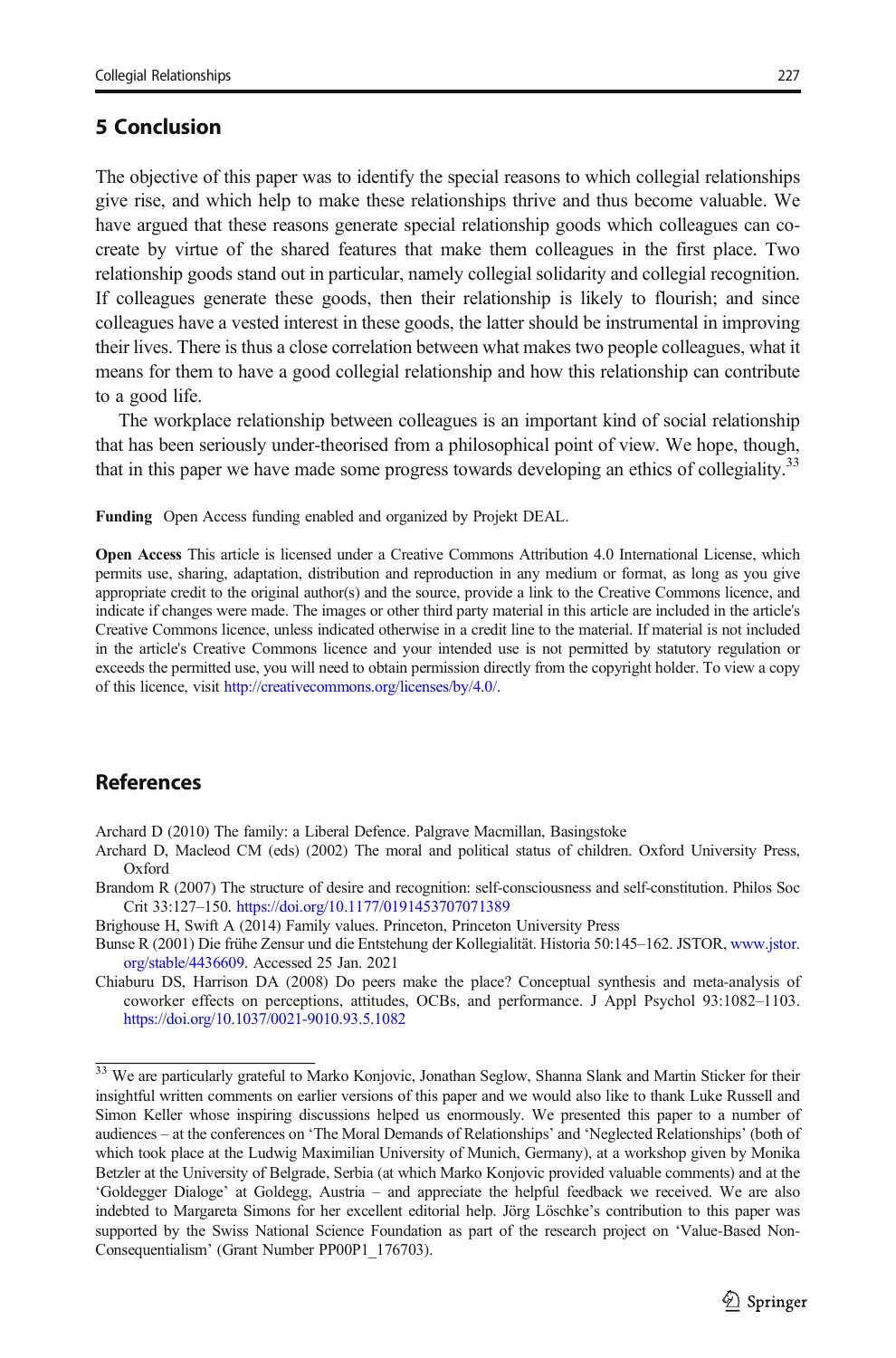<span id="page-15-0"></span>Clark S (2017) Good work. J Appl Philos 34:61–73. <https://doi.org/10.1111/japp.12137>

- Collins English Dictionary, 12th edn (2014) New York, HarperCollins
- Daniels N (1996) Justice and justification: reflective equilibrium in theory and practice. Cambridge University Press, Cambridge
- Ebels-Duggan K (2008) Against beneficence: a normative account of love. Ethics 119:142–170. [https://doi.org/](https://doi.org/10.1086/592310) [10.1086/592310](https://doi.org/10.1086/592310)
- Estlund C (2003) Working together. How workplace bonds strengthen a diverse democracy. Oxford University Press, Oxford
- Frega R (2020) Democratic patterns of interaction as a norm for the workplace. J Soc Philos 51:27–53. [https://](https://doi.org/10.1111/josp.12304) [doi.org/10.1111/josp.12304](https://doi.org/10.1111/josp.12304)
- Gaska A, Frey D (1996) Occupation-determined role relationships. In: Auhagen AE, von Salisch M (eds) The diversity of human relationships. Cambridge University Press, Cambridge, pp 289–316
- Helm B (2010) Love, friendship, and the self: intimacy, identification, and the social nature of persons. Oxford University Press, Oxford
- Hills A (2016) Understanding Why. Noûs 50:661–688. <https://doi.org/10.1111/nous.12092>
- Hinde RA (1996) Describing relationships. In: Auhagen AE, Salisch M von (eds) The Diversity of Human Relationships Cambridge, Cambridge University Press, pp. 7–35
- Honohan I (2001) Friends, strangers or countrymen? The ties between citizens as colleagues. Polit Stud 49:51– 69. <https://doi.org/10.1111/1467-9248.00302>
- Ikäheimo H (2002) On the genus and species of recognition. Inquiry 45:447–462. [https://doi.org/10.1080/](https://doi.org/10.1080/002017402320947540) [002017402320947540](https://doi.org/10.1080/002017402320947540)
- Ikäheimo H, Laitinen A (2007) Analyzing recognition: identification, acknowledgment and Recognitive attitudes towards persons. In: van den Brink B, Owen D (eds) Recognition and power: Axel Honneth and the tradition of critical social theory. Cambridge University Press, Cambridge, pp 33–56
- Jeske D (2001) Friendship and reasons of intimacy. Philos Phenomenol Res 63:329–346. [https://doi.org/10.1111/](https://doi.org/10.1111/j.1933-1592.2001.tb00106.x) [j.1933-1592.2001.tb00106.x](https://doi.org/10.1111/j.1933-1592.2001.tb00106.x)
- Jollimore T (2011) Love's vision. Princeton, Princeton University Press
- Keller S (2007) The limits of loyalty. Cambridge University Press, Cambridge
- Keller S (2013) Partiality. Princeton, Princeton University Press
- Kolers AH (2012) Dynamics of solidarity. J Polit Philos 20:365–383. [https://doi.org/10.1111/j.1467-9760.2010.](https://doi.org/10.1111/j.1467-9760.2010.00391.x) [00391.x](https://doi.org/10.1111/j.1467-9760.2010.00391.x)
- Kolodny N (2003) Love as valuing a relationship. Philos Rev 112:135–189. [https://doi.org/10.1215/00318108-](https://doi.org/10.1215/00318108-112-2-135) [112-2-135](https://doi.org/10.1215/00318108-112-2-135)
- Kram KE, Isabella LA (1985) Mentoring alternatives: the role of peer relationships in career development. Acad Manag J 28:110–132. <https://doi.org/10.2307/256064>
- Lazar S (2016) The justification of associative duties. J Moral Philos 13:28–55. [https://doi.org/10.1163/](https://doi.org/10.1163/17455243-4681050) [17455243-4681050](https://doi.org/10.1163/17455243-4681050)
- Löschke J (2015): Solidarität als moralische Arbeitsteilung. Münster, mentis
- Michaelson C, Pratt MG, Grant AM, Dunn CP (2014) Meaningful work: connecting business ethics and organization studies. J Bus Ethics 121:77–90. <https://doi.org/10.1007/s10551-013-1675-5>
- Morgeson FP, Humphrey SE (2006) The work design questionnaire (WDQ): developing and validating a comprehensive measure for assessing job design and the nature of work. J Appl Psychol 91:1321–1339. <https://doi.org/10.1037/0021-9010.91.6.1321>
- Neuberger O (1996) Relationships between colleagues. In: Auhagen AE, von Salisch M (eds) The diversity of human relationships. Cambridge University Press, Cambridge, pp 269–288
- Oxford English Dictionary (2013) Oxford, Oxford University Press
- Pettit P (2015) The robust demands of the good: ethics with attachment, virtue, and respect. Oxford University Press, Oxford
- Prainsack B, Buyx A (2018) The value of work: addressing the future of work through the Lens of solidarity. Bioethics 32:585–592. <https://doi.org/10.1111/bioe.12507>
- Reuter K, Löschke J, Betzler M (2020) What is a colleague? The descriptive and normative dimension of a dualcharacter concept. Philos Psychol 33:997–1017. <https://doi.org/10.1080/09515089.2020.1817885>
- Scheffler S (1997) Relationships and responsibilities. Philos Public Aff 26:189–209. [https://doi.org/10.1111/j.](https://doi.org/10.1111/j.1088-4963.1997.tb00053.x) [1088-4963.1997.tb00053.x](https://doi.org/10.1111/j.1088-4963.1997.tb00053.x)
- Seglow J (2013) Defending associative duties. Routledge, New York and London
- SHRM 2016 Employee job satisfaction and engagement survey: revitalizing a changing workforce. A Research Report by the Society for Human Resource Management. [\(https://www.shrm.org/hr-today/trends-and-forecasting/research](https://www.shrm.org/hr--today/trends--and--forecasting/research--and--surveys/Documents/2016--Employee--Job--Satisfaction--and--Engagement--Report.pdf)[and-surveys/Documents/2016-Employee-Job-Satisfaction-and-Engagement-Report.pdf\)](https://www.shrm.org/hr--today/trends--and--forecasting/research--and--surveys/Documents/2016--Employee--Job--Satisfaction--and--Engagement--Report.pdf)
- Stroud S (2006) Epistemic partiality in friendship. Ethics 116:498–524. <https://doi.org/10.1086/500337>